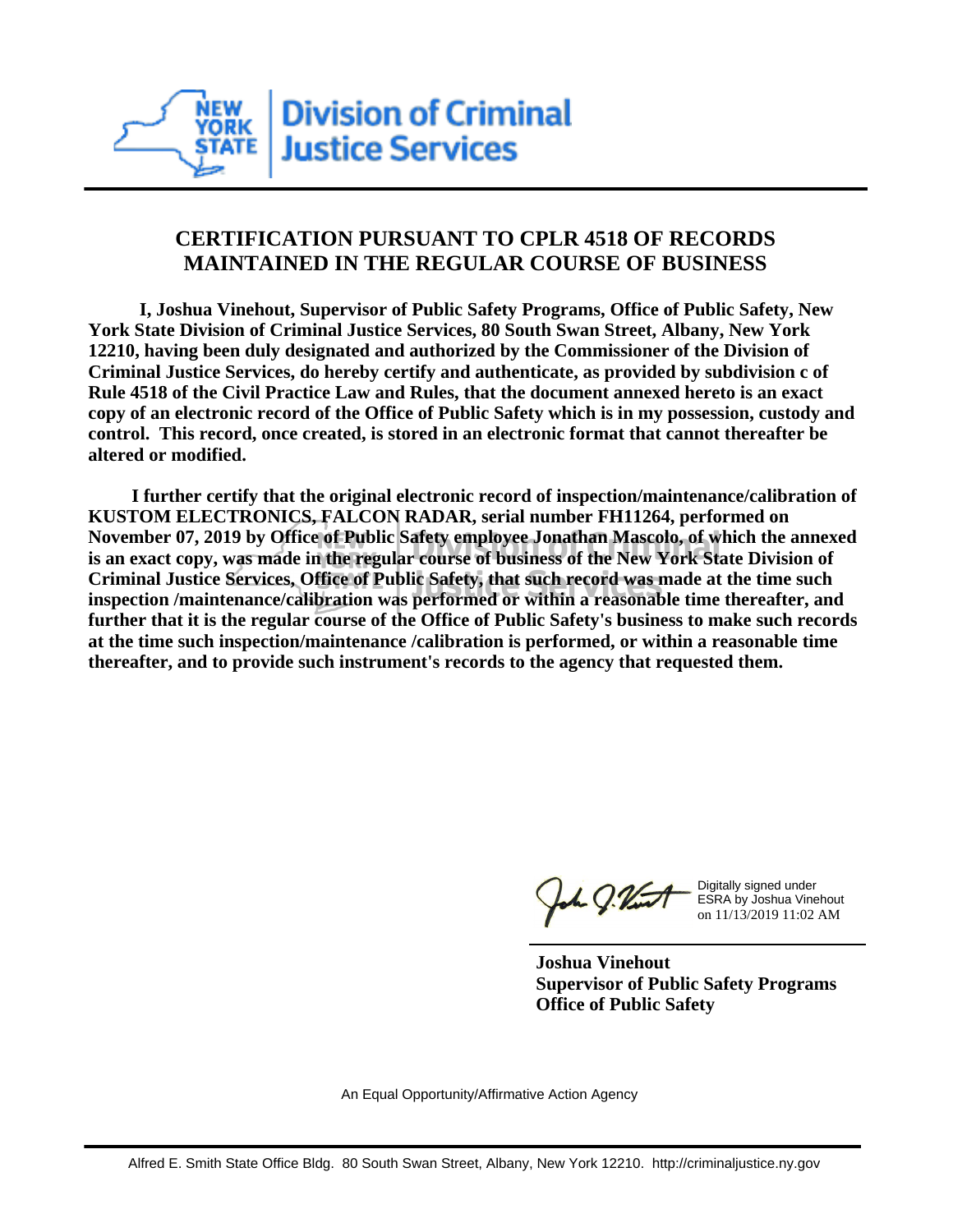## **RADAR RECORD OF INSPECTION / MAINTENANCE / CALIBRATION**

**Name of Submitting Agency: Hudson Falls Village Police Department Manufacturer: KUSTOM ELECTRONICS Model: FALCON**<br>Date: November 07. 2019 Serial Number: FH11264 **Date: November 07, 2019** 

 **I hereby certify that KUSTOM ELECTRONICS RADAR, model FALCON, serial number FH11264/ / N/A / / N/A, has been calibrated using standards whose accuracies are established by the National Bureau of Standards, or have been derived by the ratio type of self calibration techniques. Calibration has been effected by controlled tests performed on the date indicated above.**

| <b>Test No</b> | <b>Internal Standard</b>                   | <b>Test Result</b> |
|----------------|--------------------------------------------|--------------------|
|                | <b>PAS MPH</b>                             | <b>PAS MPH</b>     |
| <b>Test No</b> | <b>Certification Standard (Stationary)</b> | <b>Test Result</b> |
|                | 65 MPH                                     | 65 MPH             |
|                | 35 MPH<br><b>YORK</b>                      | <b>35 MPH</b>      |
| <b>Test No</b> | <b>Certification Standard (Moving)</b>     | <b>Test Result</b> |
|                | N/A MPH                                    | N/A MPH            |
|                | N/A MPH                                    |                    |

**Turning Fork Certification / Date of Certification: November 07, 2019**

| <b>Serial Number</b> | <b>Frequency</b> | <b>Test Result</b> |
|----------------------|------------------|--------------------|
| 64698                | 47               | 65 MPH             |

**The above stated tuning fork has been tested and found to oscillate at 4740 Hertz. It will cause a calibration signal of 65 MPH when used with a Doppler traffic radar operating at 24,150 Mhz.**

| <b>Serial Number</b> | Frequency | <b>Test Result</b> |
|----------------------|-----------|--------------------|
| 70559                | 2542 HZ   | 35 MPH             |

**The above stated tuning fork has been tested and found to oscillate at 2542 Hertz. It will cause a calibration signal of 35 MPH when used with a Doppler traffic radar operating at 24,150 Mhz.**

 **I further certify that the entries made in these records were made at the time that the inspection /maintenance/calibration of the above identified RADAR was performed, or within a reasonable time thereafter.**

 *page 1 of 2* 

Digitally signed under ESRA by Jonathan Mascolo on 11/7/2019 11:15 AM

**Jonathan Mascolo Highway Safety Equipment Technician Office of Public Safety**

**\_\_\_\_\_\_\_\_\_\_\_\_\_\_\_\_\_\_\_\_\_\_\_\_\_\_\_\_\_\_\_\_\_\_\_\_\_**